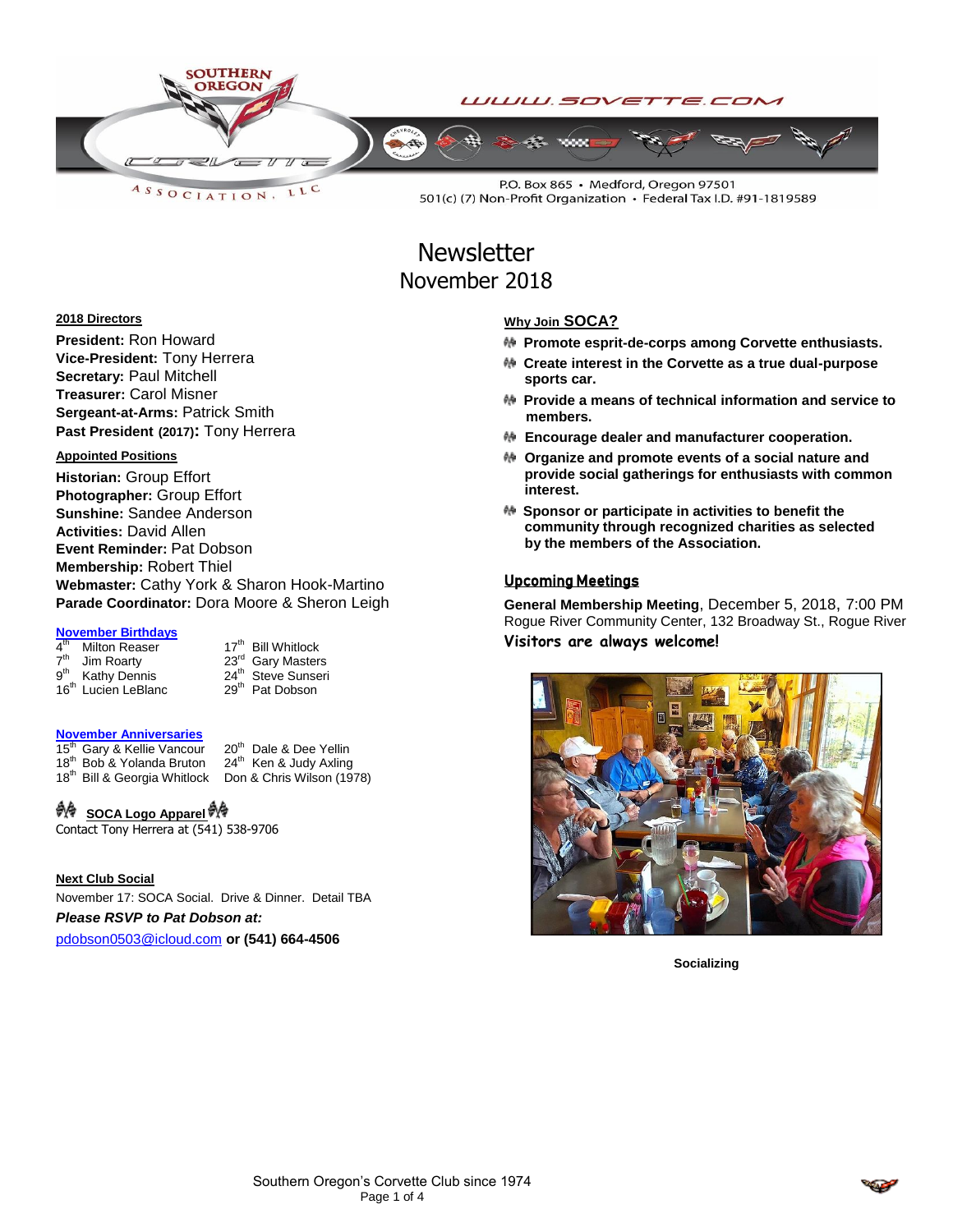

501(c) (7) Non-Profit Organization · Federal Tax I.D. #91-1819589

November 17: SOCA Social … details TBA

- December 1: Christmas Parade in Grants Pass ... 5:00 PM staging, 6:00 PM parade starts... sign up with Sheron Leigh, (541) 955-9224 … you will need to decorate your car (for example, batterypowered lights – be creative!), wear magical and festive Christmas clothing – but do NOT dress up as Santa Claus!
- December 5 Club meeting … 7:00 PM, Rogue River Community Center, 132 Broadway St., Rogue River
- December 8: 6:00 PM SOCA Christmas Party … Taprock Northwest Grill restaurant, Grants Pass, in the Evergreen room … details TBA.

For additional events, information and links … go to the S.O.C.A. website "Events Page:"

<https://www.sovette.com/events>



**SOCA members' Corvettes at the** *Sea Cruise* **in Crescent City, California** *Sea Cruise* **trophy winners (L-R) Jim Andrews,**

**Robert Thiel and John Castle. SOCA also won the** *Best Club Participation* **trophy.**

# *Honor Flight* information - contact Bob Fleischman at (541) 787-5522 (after November 16)

*Honor Fight of Southern Oregon* is a nonprofit organization to take WWII and Korean War veterans to Washington, DC, for free. All costs – including airfare, hotel, sights, etc. – are free for the vet. Each vet has a guardian who goes with a vet to help, and I went in September to care for a 92-year-old WWII B-29 vet. We had 11 WWII vets and 14 Korean War vets, plus two Asante nurses and reporter Kristen from local NBC-TV channel 5. We also had a 100-year-old vet and a 98-year-old Navy nurse. One vet was on oxygen and Honor Flight took care of EVERYTHING. It was a once-in-alifetime experience for many of the vets. *Honor Fight* is only taking WWII and Korean War vets now, but as time passes fewer vets are available to go. Someday we will be taking Vietnam War vets. So far over 158,000 vets from around the country have taken this trip. Anyone who knows of any WWII or Korean War vets can contact me for more information.

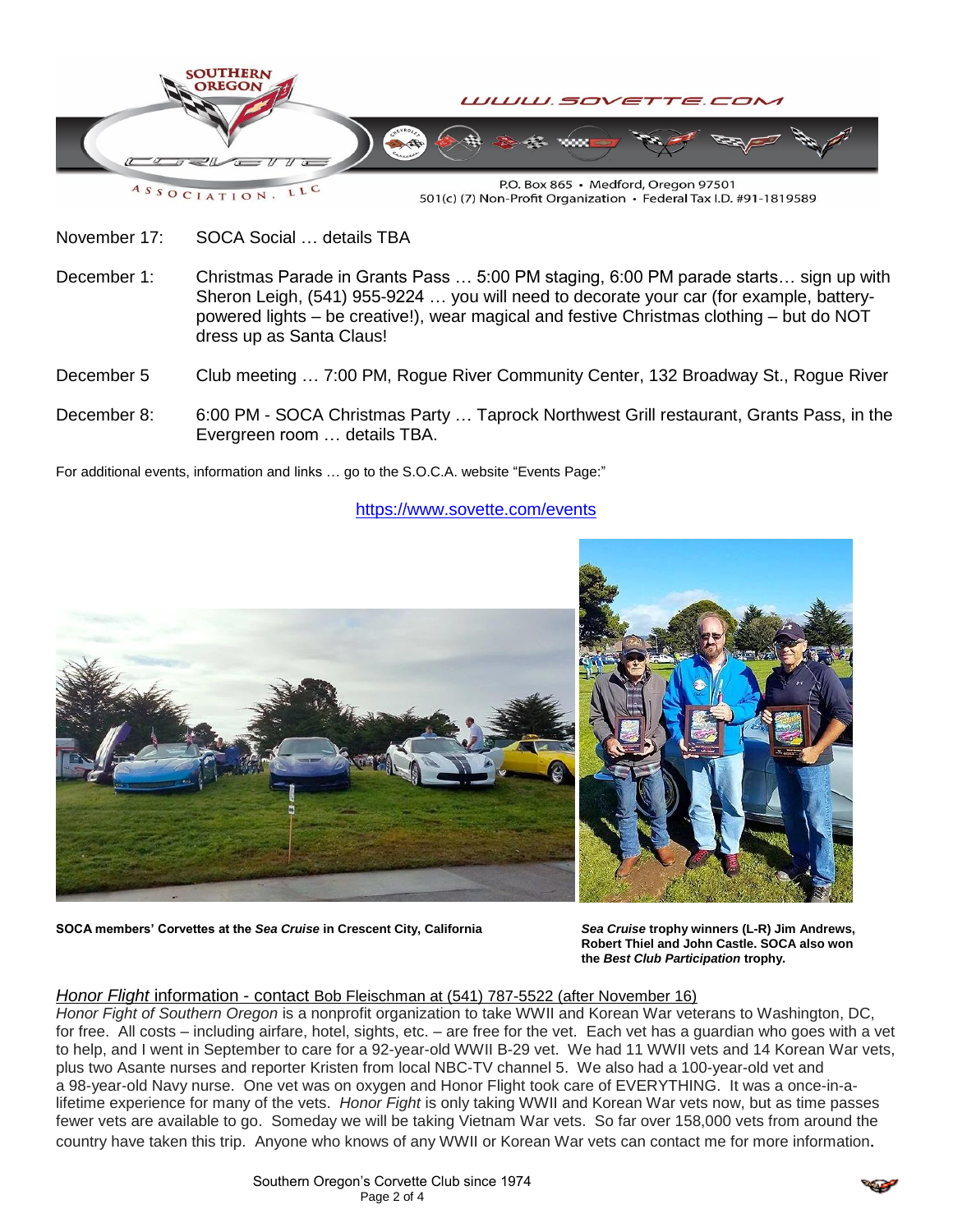

# Winter Car Storage

Good routine maintenance procedures recommend changing fluids in the engine, transmission, differential, brakes, cooling system, etc. at regular intervals depending upon operating conditions, e.g., short distance urban driving vs. long-distance highway travel vs. track time.

Storage intervals introduce additional conditions for consideration. Moisture sitting in or on the equipment over the winter means corrosion. However, oil, grease and air conditioning seals tend to dry out, and brake lining and clutches have been known to stick. Change intervals for brake fluid and coolant and engine oil in some cases (additive package) are time sensitive rather than mileage related.

The storage procedures for CORVETTES prior to 1984 may vary somewhat from the procedures for later models, particularly with respect to the evolving technology of materials such as metal alloys, rubber, synthetics, and plastics used in engines, carburetion or injection, electronics and wiring, tires, interiors, fuel tanks, etc. Each CORVETTE owner should review his/her car's current maintenance schedule status and consider at least some of these conditions when placing the car into storage.

This article is oriented towards short- to medium-term storage, such as over several winter months and is not intended to cover all of the aspects involved with storage of the various CORVETTE models. Additional steps need to be taken for long-term storage, particularly with respect to engine care, etc.

**Exterior -** Wash the car thoroughly to remove any pollution, tree sap, bird droppings, etc. from the paint, including door jams, hood and trunk lid crevices. Assuming your **CORVETTE** is already waxed (it is, isn't it?); apply a "quick detailer spray" coat or two to augment the wax coat. Convertible tops should be vacuumed and washed with a mild detergent designed for vehicle vinyl or fabric top materials and allowed to dry thoroughly. Brake dust is very corrosive. Remove the wheels from the car and thoroughly clean the tires, wheels (inside and out) and wheel wells. "Quick detailer spray" also works well on wheels. Apply a quality rubber and vinyl dressing or protectant to the weather stripping and exterior trim. This is also a good time to lube the hood, door and trunk latches and locks and polish any chrome trim you may have in the engine compartment.

**Interior -** Spend some time and get everything really clean. Clean the carpets and the glass, inside and out. Clean and condition the leather seats, steering wheel, shift knob and boot. Sweat, soil and other contaminates can pre-maturely age untreated leather surfaces. Clean all the interior nooks and crannies, under the seats and behind the pedal cluster. Clean the trunk and spare tire carrier.

**Change Oil & Filter -** Change the oil and filter just prior to storage. Oil becomes acidic in use and absorbs moisture (a natural byproduct of combustion) and will evaporate out of the old oil and condense on the engine internals causing corrosion. Synthetic oil typically has a stronger additive package which helps to combat the corrosive elements.

**Anti-freeze –** Check the anti-freeze for sufficient protection for anticipated storage temperatures.

**Over-inflate Tires –** Increase the tire pressure on older cars with 65, 70 & 75 profile tires to 40-45 psi. On later model Corvettes with 55, 50, 45, 40 & 35 profile tires inflate to at least 51-60 psi. This will offset the pressure drop with ambient temp. Flat spotting from storage is less of an issue with today's radial tires. Any flat spotting that does occur usually but not always diminishes with a few minutes of normal driving. Some say to put the car on blocks, but with modern independent suspension, it is not good to leave it 'un-sprung' for long periods. (Note that suspension bushings are always torqued at normal ride height.)

**Gas Up -** Fill the gas tank with fresh, premium fuel, preferably without ethanol. A partially-filled tank will corrode from condensation and ethanol attracts moisture from the air. Add a gasoline stabilizer such as "Stabil" before putting in the gas. Run the engine a while to make sure that the stabilized gas has filled the entire fuel system.

**Battery –** Clean the cable connections, battery tray and hold-down brackets. Top off with distilled water unless the battery is sealed. Newer Corvettes (1984 to present) have a number of onboard circuits drawing power when the ignition is "off". A battery trickle charge maintainer, such as a Battery Tender Plus (12V/1.25A\*), Schumacher (6V or 12V/1.5A), or these ["10 Best Battery Maintainers –](https://www.bestreviews.guide/battery-maintainers) Nov. 2018," will fully charge the battery and automatically maintain the optimal charge level without overcharging. [\* V/A is the volt/ampere rating]

$$
\mathcal{L}^{\mathcal{P}}
$$